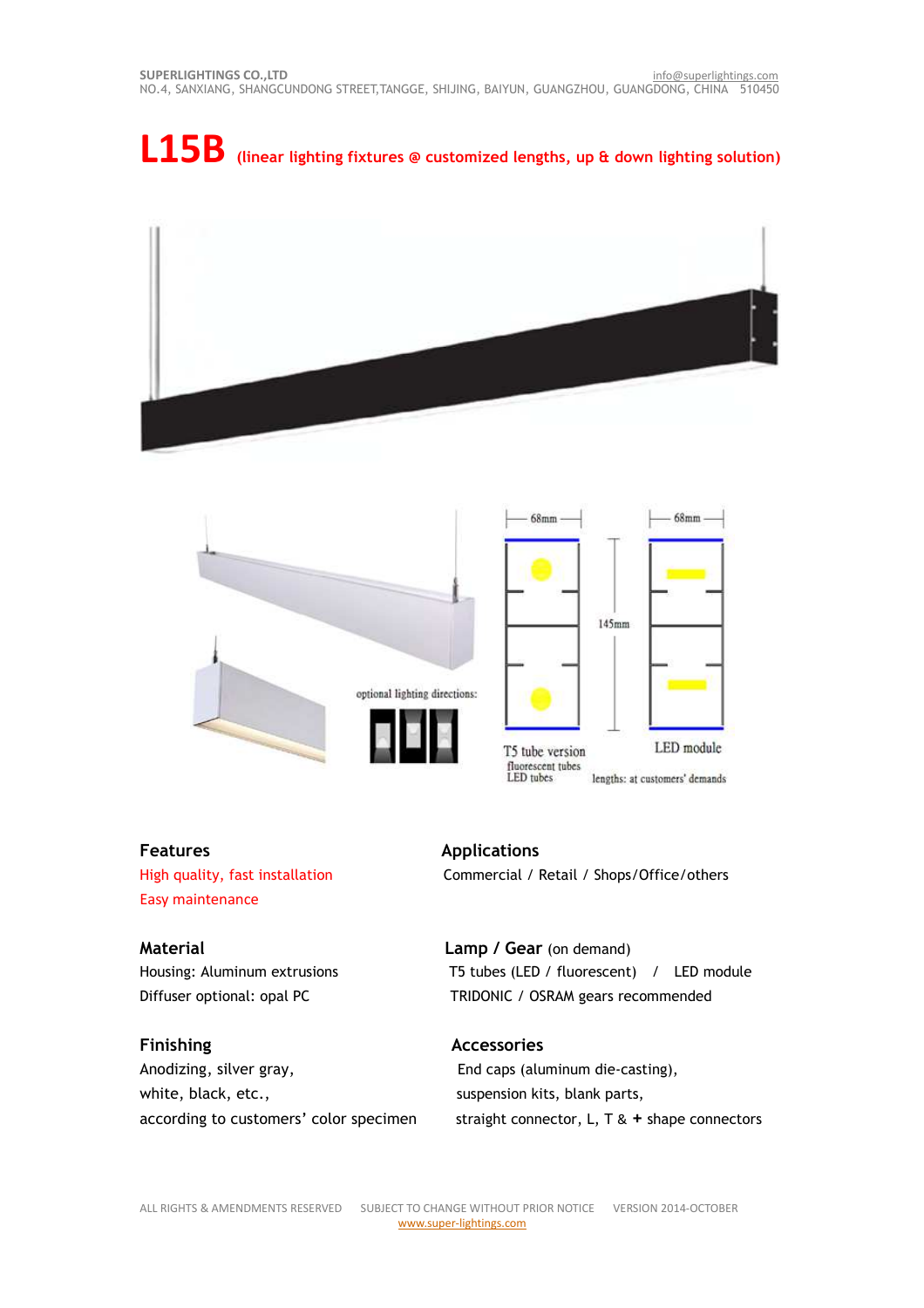# **Other specs**

## **\***IP20 rated

**\***Width: 68mm Height: 145mm extrusions thickness: 2.0mm, to prevent getting deformed **\***Linear system lengths @ any customers' demand, with either shadow-free solution or blank parts **\***extrusion in one piece, not joint by upper and lower parts

# **Warranty**

2 years for fixtures excluding light source and gears

# **Connections**



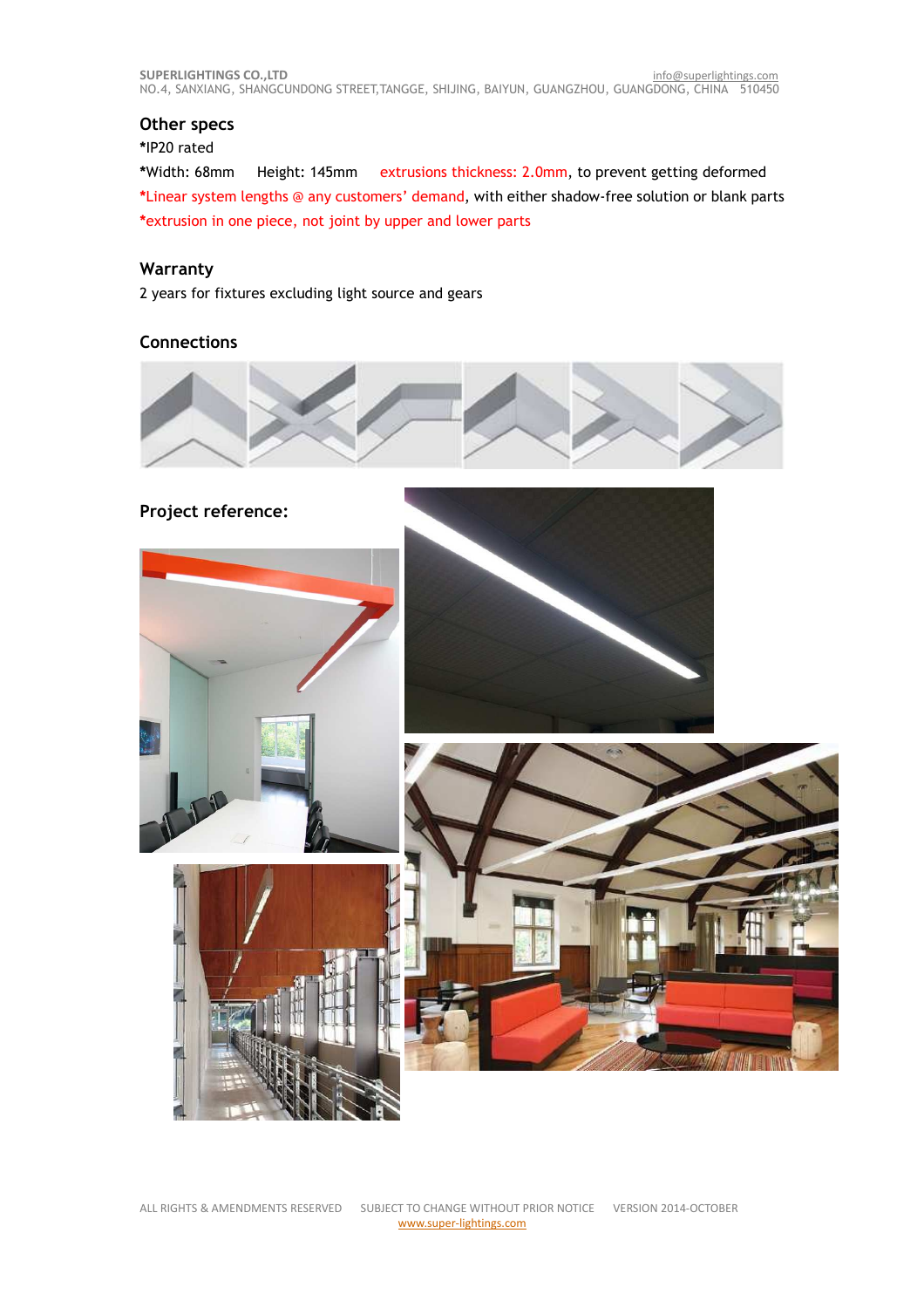

ALL RIGHTS & AMENDMENTS RESERVED SUBJECT TO CHANGE WITHOUT PRIOR NOTICE VERSION 2014-OCTOBER www.super-lightings.com